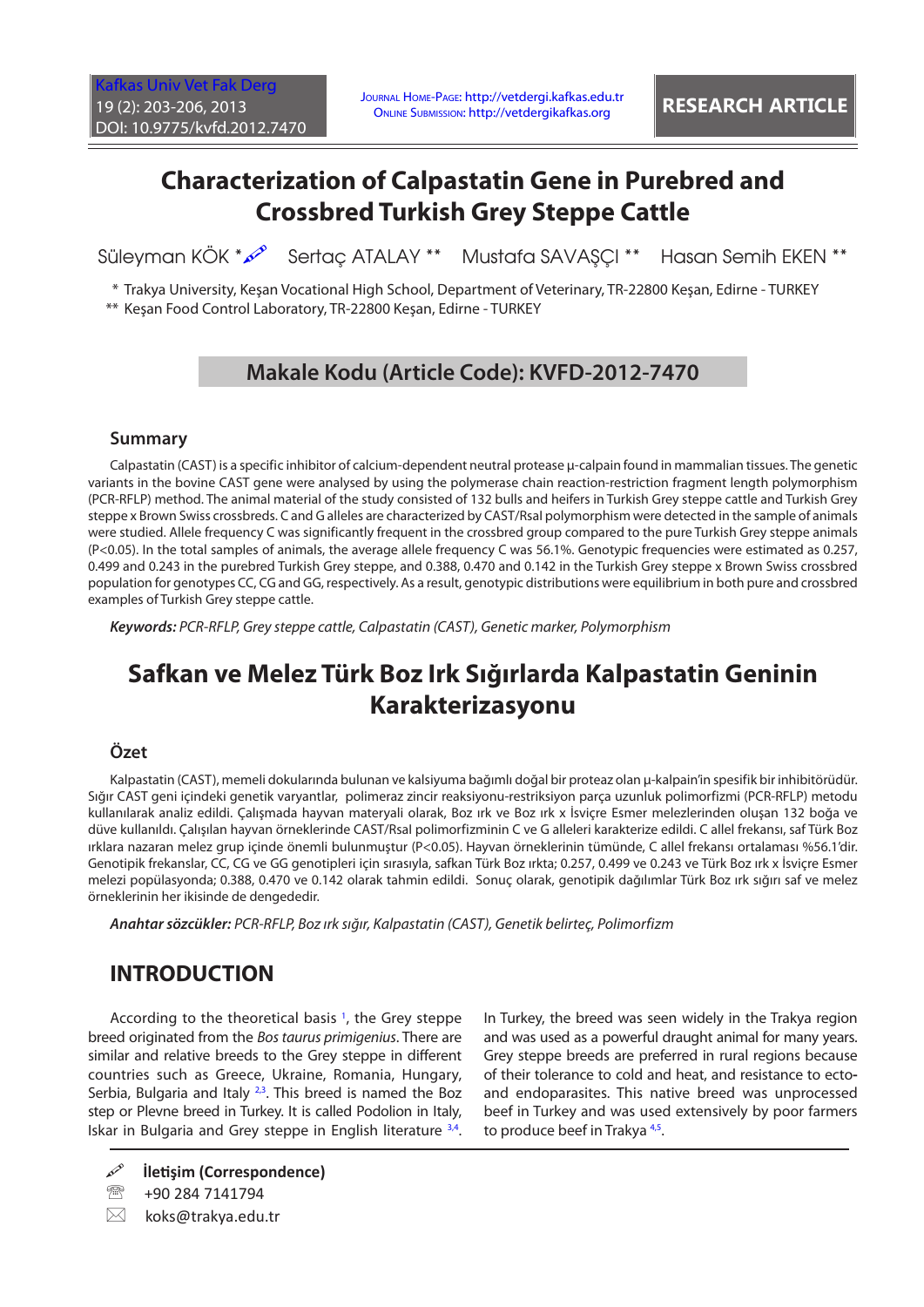<span id="page-1-0"></span>Meat tenderness has a major impact on consumer satisfaction is one of the most important issues in beef cattle production on consumer satisfaction <sup>6</sup>[.](#page-3-0) Among the issues that have been identified as responsible for the post**-**mortem meat tenderisation process is the calpain proteolytic system. Calpastatin inhibits μ**-** and m**-**calpain activity and, regulates post**-**mortem proteolysis. Increased post**-**mortem calpastatin activity has been correlated with reduced meat tenderness<sup>[7](#page-3-0)</sup>. Three enzymes responsible for this process are the μ**-**calpain (CAPN1) and m**-**calpain (CAPN2) and their inhibitor is calpastatin (CAST). A number of studies <sup>[8](#page-3-0)</sup> have shown that the calpain-calpastatin system is also important in normal skeletal muscle growth.

There are different methods for the identification of the genetic structure of breed animals. The analysis of PCR is one of the effective methods to determine the genetic characterization of a population [9,10.](#page-3-0) In *Bos taurus* and *Bos indicus*, two single nucleotide polymorphisms (SNPs) have been identified in the CAST gene in intron 5 between exons 5 and 6: a G/C SNP (known as UoG-CAST) [11-13,](#page-3-0) and an A/G SNP (known as CAST-T1) in the 3<sup>'</sup>UTR region in exon 30<sup>14,15</sup>. These SNPs have been shown to be associated with meat tenderness and three commercially available genetic marker panels are currently used GeneSTAR Quality Grade, GeneSTAR Tenderness, and Igenity *Tender-*GENE. The UoG-CAST polymorphism was associated with shear force across days of postmortem aging; genotype CC yielded beef that was more tender than GG, and CG had intermediate tenderness<sup>13,14,16</sup>.

This study aims to determine the allele frequency of CAST/RsaI polymorphism related to meat tenderness in the calpastatin gene in the purebred and crossbred examples of Turkish Grey steppe cattle.

## **MATERIAL and METHODS**

*Animals:* Samples of Turkish Grey steppe cattle (n=71) and first-generation (F<sub>1</sub>) crossbreeds of Turkish Grey steppe x Brown Swiss (n=61) cattle were studied. The samples are taken from these cattle were bred in the rural feedlot sector from villages of the Edirne and Çanakkale in 2009 and 2010 and originated from the commercial rural herds (free range) of 20 farms. An extensive system is used in the rural feedlot sector. The 132 animals (32 females and 100 males) were bred according to the conditions in Turkey, and were slaughtered at 24 and 36 months of age are used in the study.

The research was carried out at Trakya rural feedyards, the slaughterhouse of Keşan, the Food Control Laboratory of Keşan and the laboratories of Keşan Vocational High School in Trakya University in Edirne in Turkey.

**DNA Isolation:** The sources of DNA were frozen steaks stored in the Keşan Vocational High School Laboratory at Trakya University. The DNA was isolated within the muscle tissue using the Fujifilm QuickGene mini-80 application tool and tissue kit (QuickGene, UK) as the manufacturer's

instructions in the Food Control Laboratory of Keşan.

*Amplifications of DNA Fragments:* The CAST genotypes and gene polymorphisms were determined by Polymerase Chain Reaction-Restriction Fragment Length Polymorphism (PCR-RFLP), a technique described by Maeda *et al.*[17.](#page-3-0) For identification of alleles C and G of the calpastatin gene (GenBank Accession No. AY\_008267.1:g.282C**>**G), a fragment of 523 base pair (bp) located in intron 5 was released with the primers 5'−cct cga ctg cgt acc aat tcc gaa gta aag cca aag gaa ca−3' (forward) and 5'−att tct ctg atg gtg gct gct cac t−3' (reverse) and cut with R*sa*I according to Schenkel *et al.*[13.](#page-3-0)

The PCR amplification reaction solution was performed in total volume of 25  $\mu$ l containing 12.5  $\mu$ l master mix 2X (Fermentas life sciences, Rott./Germany), 4.5 μL of distilled H<sub>2</sub>O, 2 μL of forward primer (10 pmol/μL), 2 μL of reverse primer (10 pmol/μL) and 4 μL of DNA template (approximately 50 ng/μL).

The PCR cycling condition was 95°C (10 min) for one cycle; then 94°C (30 s); then from 69 to 62°C (30 s) and 72°C (30 s) for 8 cycles; then 94°C (30 s), 61°C (30 s) and 72°C (30 s) for 27 cycles; and finally 72°C (5.0 min) for one cycle, maintaining 4°C thereafter. The PCR reactions were performed on the My Genie 96 Thermal Block Bioner. The corresponding PCR products were amplified 523 bp fragments.

*PCR-RFLP Genotyping:* The PCR products were cut with the restriction endonuclease R*sa*I. 257 bp and 266 bp the specific allele fragments were amplified. In each PCR-RFLP reaction, a mixture containing 1 μL (3 units) of Rsal enzyme, 1 μl of restriction buffer, 2 μL of distilled H<sub>2</sub>O and 6 μg of PCR product was incubated at 37°C for 4 h to ensure complete digestion.

DNA-fragments run on agarose gel to separate: the DNA fragments from the cutting PCR products were separated at a concentration 2% agarose gel containing ethidium bromide (0.4 μg/mL). Electrophoresis was performed in a 1xTBE buffer, at 125V for about 60 min. The genotype for each individual was read under ultraviolet light by using an appliance (DNR Bio-Imaging Systems MiniBİS Pro) and software was used for molecular analysis (Image Aide from Spectronics Corporation).

*Statistical Analysis:* The allelic and genotypic frequencies were calculated for each of the polymorphisms, according to Schenkel *et al.*[13.](#page-3-0) The allele and genotype frequencies of each poly-morphism were calculated for deviations from the Hardy-Weinberg equilibrium by  $X^2$  tests (significance based on *P*<0.05). Differences in allele frequencies between groups were evaluated by using probability tables [18.](#page-3-0) 

#### **RESULTS**

In the studied genetic groups, two genetic variants (C and G) were found for the CAST/R*sa*I polymorphism. Three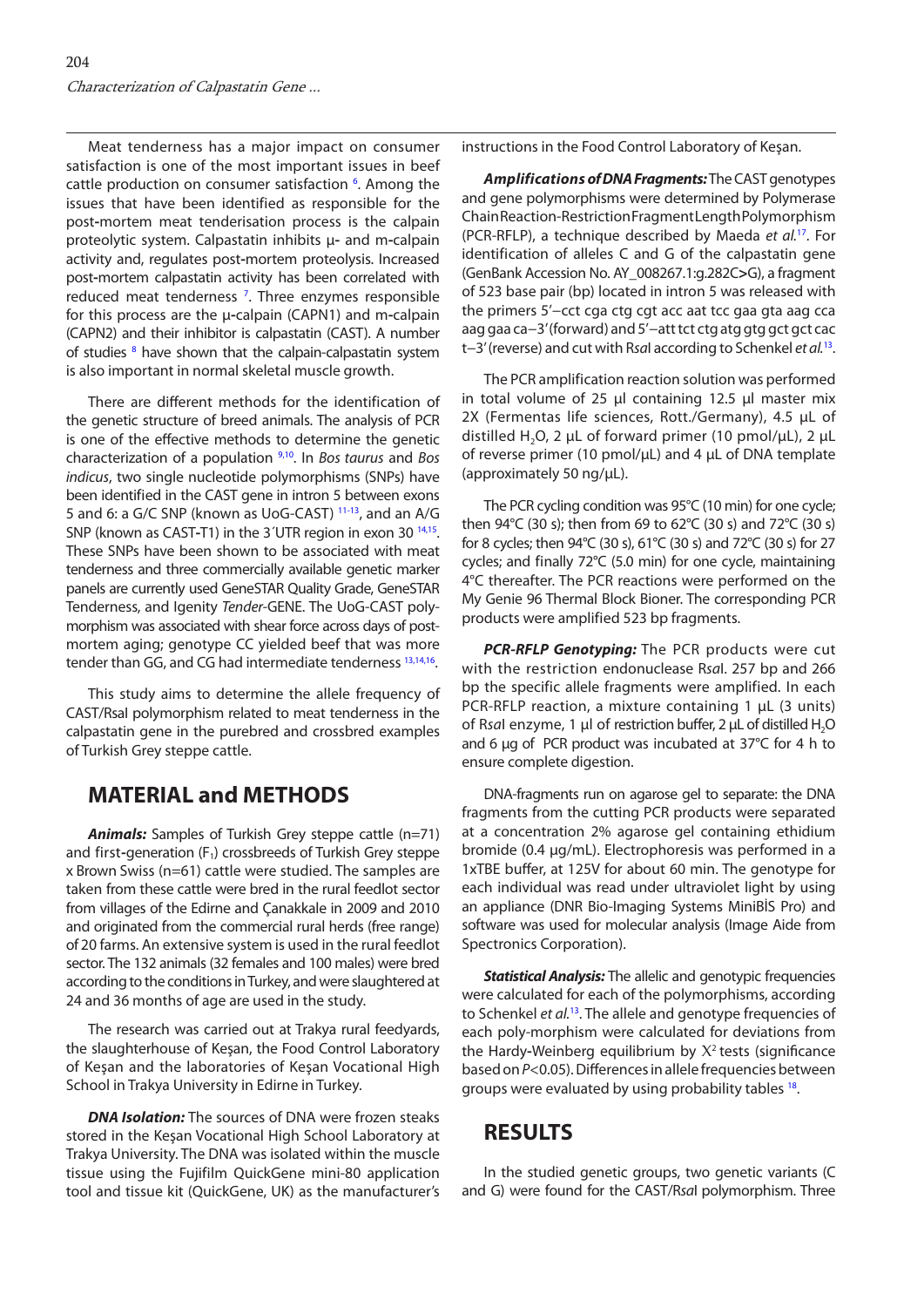

**Fig 1.** Genotyping for the bovine CAST gene polymorphism by the polymerase chain reaction restriction fragment-length polymorphism (PCR-RFLP) analysis. Samples were amplified by PCR followed by digestion with R*sa*I

**Şekil 1.** Sığır CAST geninin polimeraz zincir reaksiyonu-sınırlı parça uzunluk polimorfizmi (PCR-RFLP) ile genotiplendirilmesi

| <b>Table 1.</b> Allele and genotype frequencies of the CAST/Rsal polymorphism |  |
|-------------------------------------------------------------------------------|--|
|-------------------------------------------------------------------------------|--|

| Tablo 1. CAST/Rsal polimorfizminin allel ve genotip frekanslari           |                                       |                                                 |                      |                                       |       |       |  |  |
|---------------------------------------------------------------------------|---------------------------------------|-------------------------------------------------|----------------------|---------------------------------------|-------|-------|--|--|
| <b>Breeds</b><br><b>Genetic</b><br><b>Groups</b>                          | <b>Number</b><br>of<br><b>Animals</b> | <b>CAST SNP/Rsal</b><br><b>Allele frequency</b> |                      | <b>Genotype</b><br><b>Frequency</b> * |       |       |  |  |
|                                                                           |                                       | $\epsilon$                                      | G                    | <b>CC</b>                             | CG    | GG    |  |  |
| Greysteppe                                                                | 71                                    | 0.507 <sup>b</sup>                              | $0.493$ <sup>a</sup> | 0.257                                 | 0.499 | 0.243 |  |  |
| Crossbred                                                                 | 61                                    | 0.623a                                          | 0.377 <sup>b</sup>   | 0.388                                 | 0.470 | 0.142 |  |  |
| Total (overall)                                                           | 132                                   | 0.561                                           | 0.439                | 0.315                                 | 0.492 | 0.193 |  |  |
| a, b; Allele frequencies that differ significantly between genetic groups |                                       |                                                 |                      |                                       |       |       |  |  |
| (P<0.05), * Genotype frequency was significantly different within breeds  |                                       |                                                 |                      |                                       |       |       |  |  |
| (P<0.05)                                                                  |                                       |                                                 |                      |                                       |       |       |  |  |

unique banding patterns were identified, and either one or a combination of two different patterns was observed for individual cattle *(Fig. 1)*, which are consistent with homozygous or heterozygous genotypes, respectively, at the CAST locus. Genotype CC was characterised by the presence of single fragment of 523 bp, whereas genotype GG showed two fragments −257 and 266 bp. The heterozygotes (GC) were characterised by three fragments of 523, 257 and 266 bp.

The genotypic and allele frequencies reported for each of the SNPs analysis in the study are summarised in *Table 1*. Most of the animals were purebred, and so the allele frequencies for each breed could be thoroughly estimated. Allele frequencies for CAST were significantly different (*P*<0.05) between the Grey steppe and crossbred group. The G allele seemed lower among crossbred breeds.

Allele Frequencies were calculated according to the rule of the Hardy-Weinberg equilibrium *(Table 1)*. The allele frequency was significantly different (*P<*0.05) between purebred and crossbred groups. A greater frequency showed allele G of to the purebred Grey steppe than the crossbred. The present results show a higher frequency of allele C for the CAST/R*sa*I polymorphism in both pure and crossbred examples of Turkish Grey steppe cattle. This actuality indicates that the frequencies of alleles C and G were found to differ significantly between the purebred and crossbred genetic groups of Grey steppe cattle.

The overall results were observed *(Table 1)* of genotype frequencies (0.315, 0.492 and 0.193 for CC, CG and GG, respectively) which are in conformity with the Hardy-Weinberg equilibrium. Genotypic distributions were equilibrium (P>0.05) in examples of total cattle group. Genotype frequency was not significantly different within overall animal groups (*P*>0.05). Genotypic frequencies were identified as 0.257, 0.499 and 0.243 in the purebred Grey steppe breed, and 0.388, 0.470 and 0.142 in the crossbred population for genotypes CC, CG and GG, respectively. As a result, genotypic distributions were equilibrium in both pure and crossbred examples of Turkish Grey steppe cattle.

#### **DISCUSSION**

Schenkel *et al.*<sup>[13](#page-3-0)</sup> reported allele frequencies for the CAST/R*sa*I SNP were 0.629 and 0.371 for allele C and G respectively, in *Bos taurus* cattle (Angus, Limousin, Charolais, Simmental), which were generally similar to frequencies found within the crossbreed cattle group at Trakya. In addition, Quaas *et al.*[19,](#page-3-0) Van Eenennaam *et al.*[14,](#page-3-0) Gill *et al.*[11,](#page-3-0)  Curi *et al.*[20](#page-3-0) and Reardon *et al.*[12](#page-3-0) found average frequencies of the favourable allele C, as 72%, 72%, 64%, 69.3%, and 75% in crossbred populations of *B. taurus* breeds, respectively. On the other hand, in the present study the proportion of the allele C (50.7%) for the Grey steppe breed was lower than those were calculated in *B. taurus* breeds in other studies.

Van Eenennaam *et al.*[14](#page-3-0) reported allele C frequencies ranging from 74% to 79% for genetic groups of *B. taurus* animals, and 79% for Brangus (5/8 *B. Taurus* + 3/8 *B. indicus*). The frequency of allele C on CAST /RsaI locus was reported as 0.64 in the Aberdeen Angus cattle by Gill *et al*. [11](#page-3-0) and as 0.623 in the purebred Nellore cattle by Curi *et al*. [21.](#page-3-0) These rates were similar to the Turkish Grey steppe crossbred